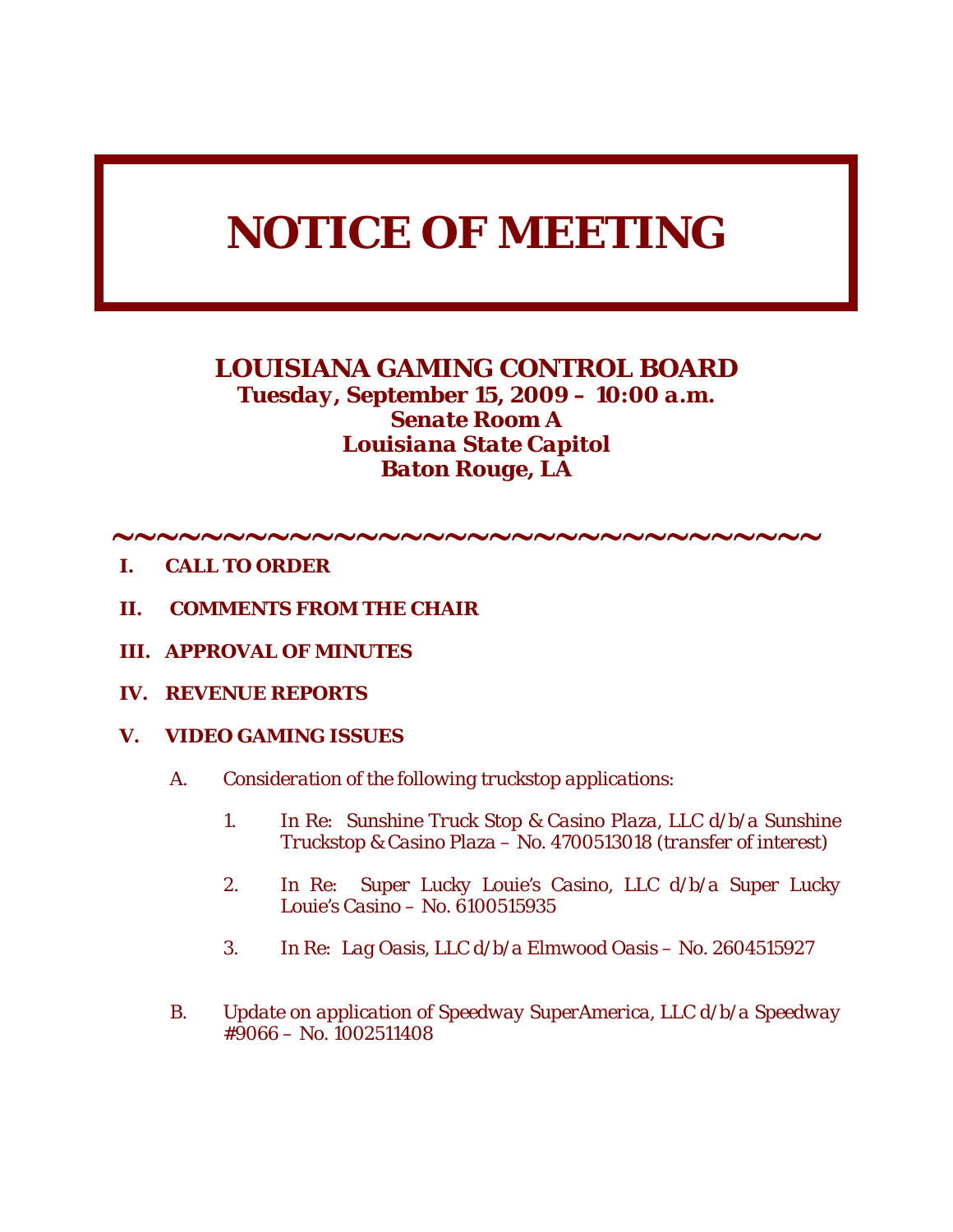#### *VI. CASINO GAMING ISSUES*

- *A. Consideration of renewal of riverboat license of Horseshoe Entertainment, L.P. d/b/a Horseshoe Casino and Hotel*
- *B. Consideration of petition by Horseshoe Casino for Approval of Modification of Gaming Space*
- *C. Consideration of Petition by PNK (Baton Rouge) for third amendment to License Condition 15(b) for Extension of Time regarding completion of Approved Project*
- *D. Consideration of Certificate of Compliance for the Riverboat Gaming Vessel Alternate Inspection Program for Hollywood Casino*
- *E. Consideration of Petition by Penn Gaming for second amendment to credit agreement*

## *VII. CONSIDERATION OF PETITION FOR DECLARATORY RULING*

*1. In the Matter of Sports Vue, L.L.C. d/b/a Sports Vue – No. 3601115447; Carlton I. Charles – No. 09004 and Gwendolyn M. Charles – No. 09005* 

#### *VIII. PROPOSED SETTLEMENTS/APPEALS FROM HEARING OFFICERS' DECISIONS*

- *1. In Re: Traci & Kent, LLC d/b/a T & K Daiquiri Express No. 3900114499 (proposed settlement)*
- *2. In Re: Ewings of Innis, Inc. d/b/a Ewing's Grocery & Hardware No. 3900606167 (proposed settlement)*
- *3. In Re: Joseph Dwain Taylor No. P040052577 (proposed settlement)*
- *4. In Re: Medina, Inc. d/b/a Café Roma Express No. 2601209780 (proposed settlement)*
- *5. In Re: Gwendolyn Jason d/b/a Seal's Class Act No. 3601110188 (proposed settlement)*
- *6. In Re: Pirogue's Café, LLC d/b/a Pirogue's Café No. 4800214849 (proposed settlement)*
- *7. In Re: Carla Bibbs No. P040053479*